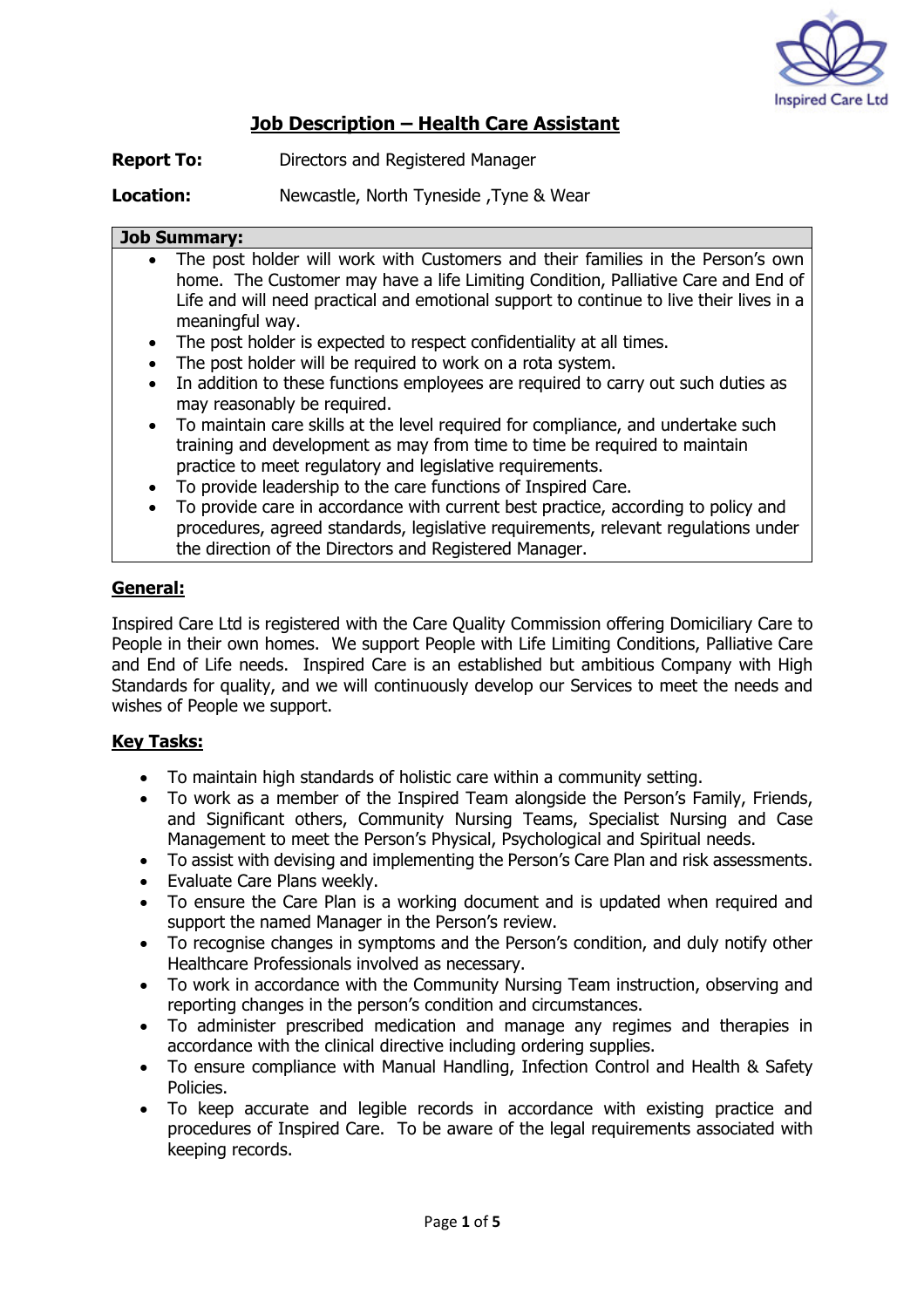

- Contact necessary clinicians or emergency services in an emergency situation to gain appropriate assistance, support or guidance.
- Whilst in the home, to be prepared to undertake light domestic chores i.e. washing up, changing beds, preparing drinks and food.
- To have the highest regard for the principles of confidentiality and at no time disclose confidential information inappropriately.
- To take personal responsibility for written and verbal communication to other carers involved.
- Participate in the development of Inspired Care Policies and Procedures.

#### **General Responsibilities:**

- To ensure that your practice is in accordance with Inspired Care policy at all times.
- To be aware of Inspired Care's code of conduct and abide by the General Skill Council.
- To ensure compliance with Manual handling and Health & Safety policies relating to your activities.
- To be aware of the procedure to follow in the event of fire and other emergencies.
- To report to your Line Manager any hazards or accidents that may occur in your working environment and ensure compliance with the terms of the Health & Safety at Work Act.
- To ensure that all equipment used by you in the course of your duties is used appropriately and any faults or breakages is reported immediately.
- To report any complaint or grievance from the Person being supported is reported to your Line Manage immediately.
- To participate in the agreed method of "Off Duty" planning and annual leave planning, to enable provision of a comprehensive service to the Person and their families.
- To participate in the ongoing system of appraisal and supervision.
- Assist the implementation and maintenance of the standards required by legislation related to the registration of Inspired Care with the Care Quality Commission.
- Be involved in the implementation and maintenance of Inspired Care quality assurance programme.

## **Person/Professional:**

- To maintain and improve professional competence by attending training courses as appropriate to meet the Person's needs, and assist Inspired Care in continuous quality improvement of service provision and quality standards.
- Participate in Annual Appraisal and personal development planning meetings.
- Attend relevant team meetings.
- Support an open, positive and inclusive culture.
- Represent Inspired care in a positive professional manner at all times via appropriate personal and professional conduct.

## **Health & Safety:**

- Take all measures to ensure the safety of staff, the Person, volunteers and visitors in accordance with the Company's Health & Safety Policy.
- Have an understanding of fire regulations and action to be taken in the event of fire.
- Report any accidents or incidents, recording adverse incidents as appropriate.
- Employees must be aware that preventing healthcare acquired infections and infection control is the responsibility of all staff. Infection control policies and guidance must be followed by all staff.
- All staff must adhere to Safeguarding Policies and Procedures.
- Work in a cost-effective manner.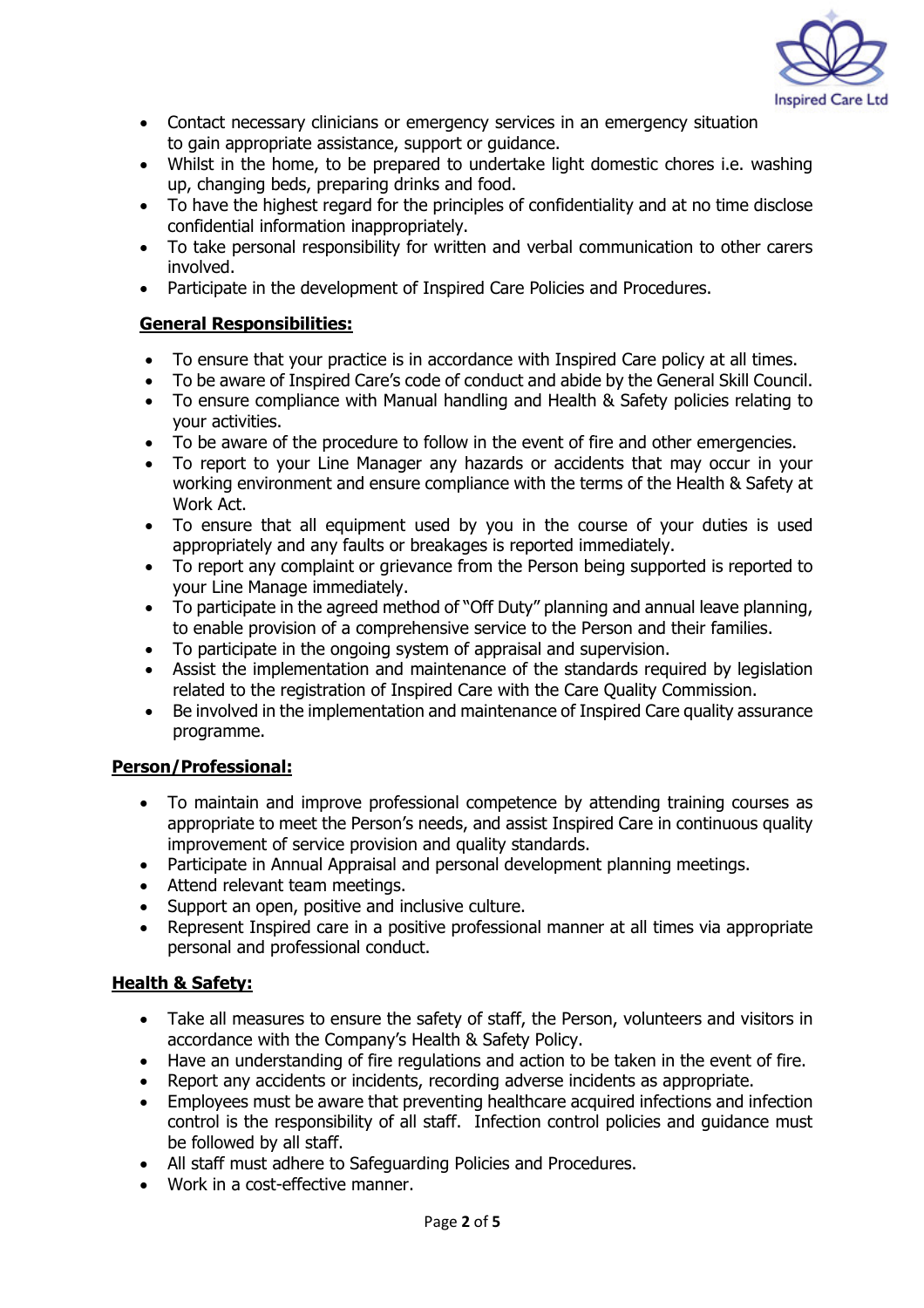

### **Additional Information:**

It is the nature of Inspired Care Service Provision that tasks and responsibilities are in many circumstances variable and unpredictable. All staff are therefore expected to work in flexible ways when the occasion arises, so that tasks which are not specifically covered in their job description are undertaken. These additional duties will normally be to cover unforeseen circumstances or changes in a Person's needs.

Disclosure Barring Service (DBS) Disclosure will be required for this role.

The post holder will carry out his/her duties in according to the philosophy of Inspired Care, acting at all times in such a manner as to justify public trust and confidence and to safeguard the interests and confidentiality of the Individual and their families.

This job description reflects the present requirements of the post. As duties and responsibilities change and develop the job description will be reviewed and be subject to amendments in consultation with the post holder. The post is subject to six months probationary period.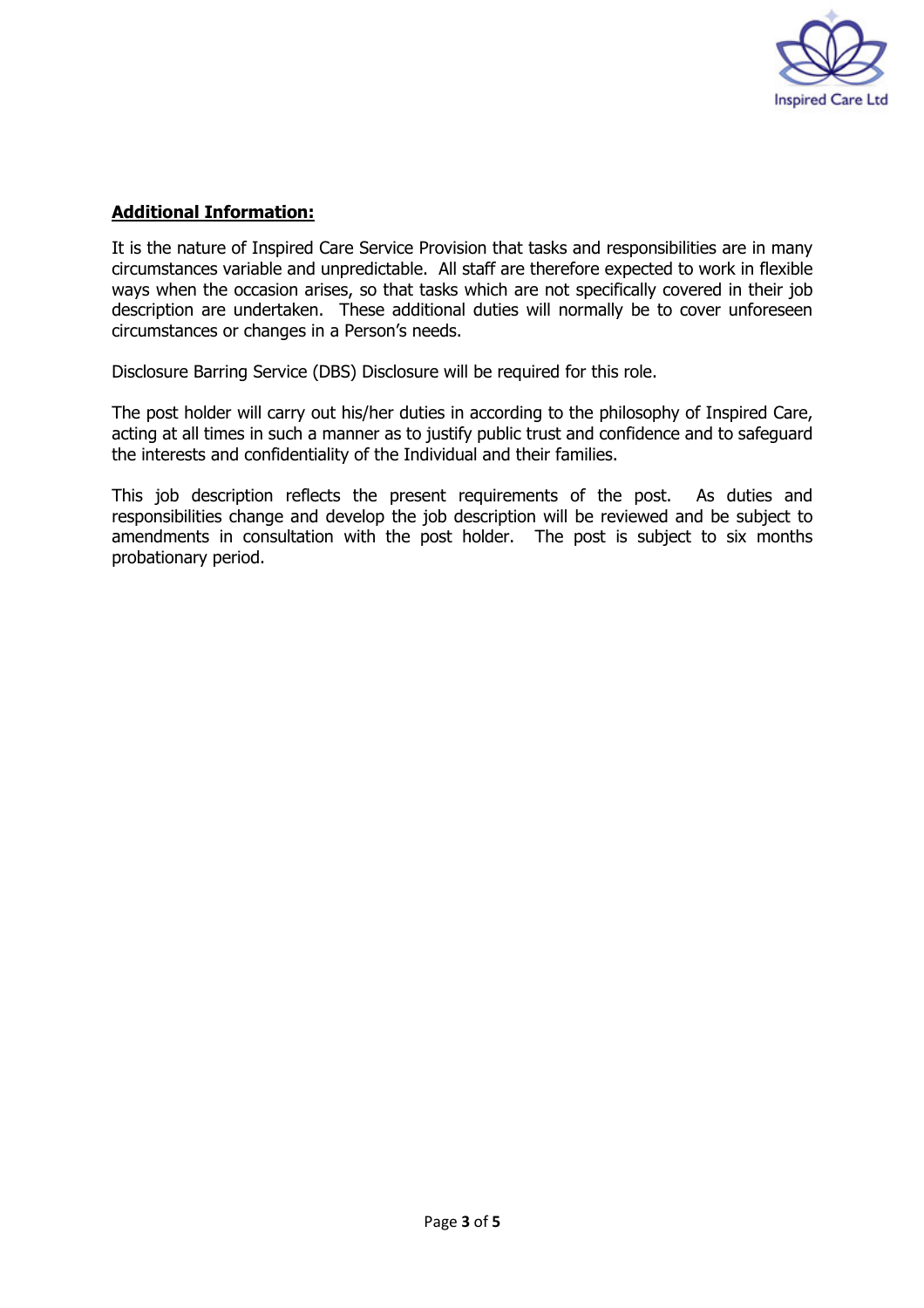

# **Person Specification**

|                                                                               | <b>Essential</b> | <b>Desirable</b> |  |
|-------------------------------------------------------------------------------|------------------|------------------|--|
| <b>Education, Training &amp; Qualifications</b>                               |                  |                  |  |
| Must have or be willing to work towards Common<br>Induction Standards (CIS).  | ✓                |                  |  |
| All mandatory training and instruction up to date and                         |                  | ✓                |  |
| relevant.                                                                     |                  |                  |  |
| QCF (NVQ) level 2 (or equivalent).                                            |                  | ✓                |  |
| Willingness to increase to QCF (NVQ) level 3 (or equivalent).                 | ✓                |                  |  |
| <b>Experience</b>                                                             |                  |                  |  |
| Knowledge of Palliative Care.                                                 |                  | ✓                |  |
| Previous experience in a care setting.                                        | ✓                |                  |  |
| Relevant experience of supporting People with Personal Care<br>tasks.         |                  |                  |  |
| Proven experience of working effectively in a team.                           | ✓                |                  |  |
| Ability to assess a Person change in their condition.                         | $\checkmark$     |                  |  |
| Knowledge of working with Healthcare Professionals.                           | ✓                |                  |  |
| Complex Care experience i.e. Enteral feeding, tracheotomy,<br>stoma catheter. |                  | ✓                |  |
| Dementia Awareness.                                                           |                  | ✓                |  |
| Ability to support Adults who may present behaviours which                    |                  |                  |  |
| are challenging, in a non-discriminatory approach.                            |                  |                  |  |
| <b>Knowledge and Skills</b>                                                   |                  |                  |  |
| Basic computer skills.                                                        |                  | ✓                |  |
| Good written and verbal communication.                                        | $\checkmark$     |                  |  |
| Good organisational skills.                                                   | $\checkmark$     |                  |  |
| Good decision making skills.                                                  | ✓                |                  |  |
| Ability to work effectively in an emotionally demanding                       |                  |                  |  |
| environment.                                                                  |                  |                  |  |
| Maintaining links with outside agencies.                                      | ✓                |                  |  |
| Understanding of quality assurance and continuous quality                     |                  |                  |  |
| improvement.                                                                  |                  |                  |  |
| Understanding of Care Quality Commission role in monitoring<br>Inspired Care. |                  | ✓                |  |
| Understanding of H & S legislation.                                           | $\checkmark$     |                  |  |
| Knowledge of Safeguarding.                                                    | $\checkmark$     |                  |  |
| Equality and Diversity and Equal opportunities knowledge,                     | $\checkmark$     |                  |  |
| <b>Personal Qualities/Other</b>                                               |                  |                  |  |
| Drive and enthusiasm.                                                         | ✓                |                  |  |
| Good team player.                                                             | $\checkmark$     |                  |  |
| Caring and empathetic approach.                                               | $\checkmark$     |                  |  |
| Good interpersonal skills.                                                    | $\checkmark$     |                  |  |
| Flexible and adaptable to a variety of tasks.                                 | $\checkmark$     |                  |  |
| Flexible working to meet business needs.                                      | $\checkmark$     |                  |  |
| Commitment to Inspired Care's Mission and Aims.                               | ✓                |                  |  |